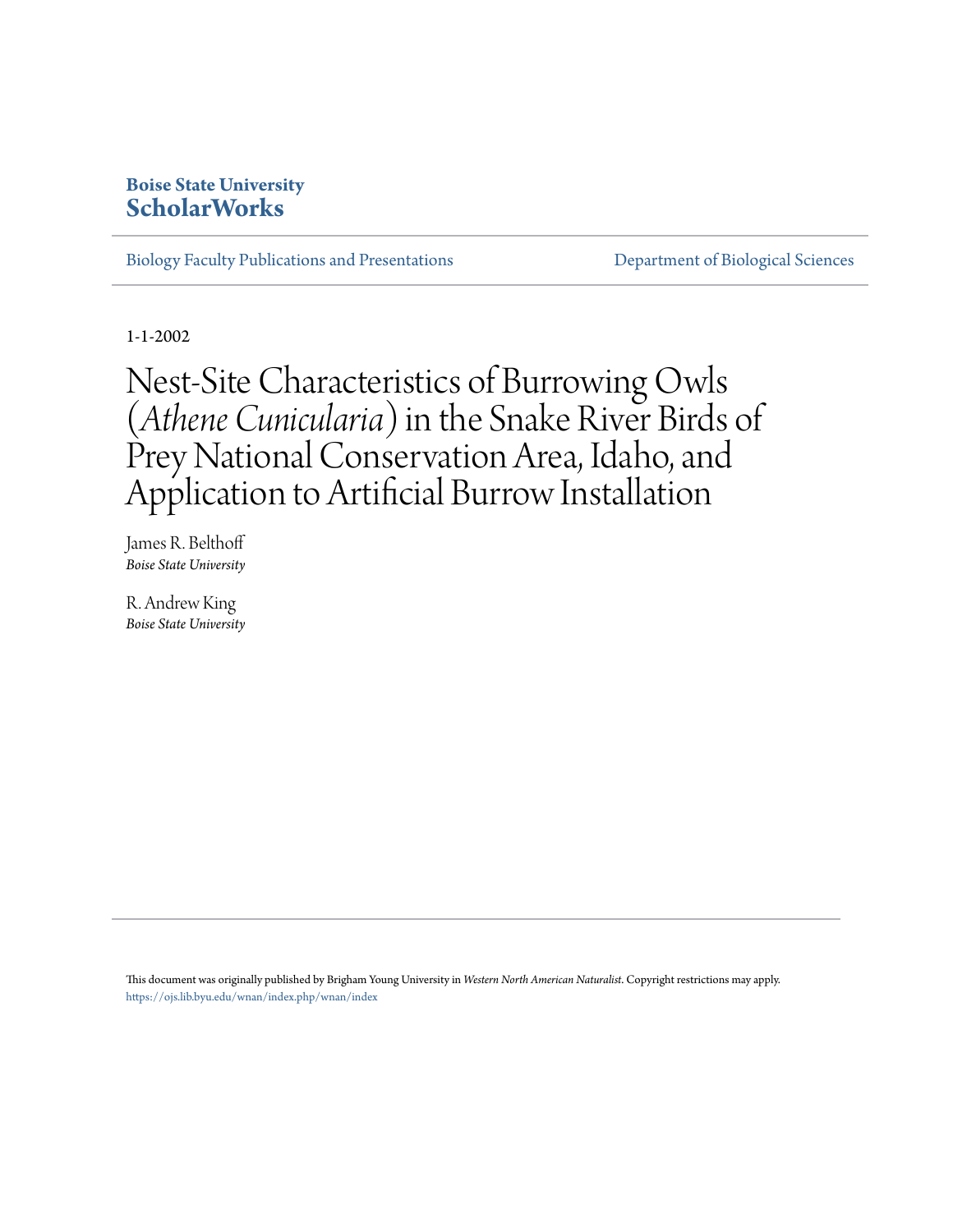Western North American Naturalist 62(1), © 2002, pp. 112–119

# NEST-SITE CHARACTERISTICS OF BURROWING OWLS (*ATHENE CUNICULARIA*) IN THE SNAKE RIVER BIRDS OF PREY NATIONAL CONSERVATION AREA, IDAHO, AND APPLICATIONS TO ARTIFICIAL BURROW INSTALLATION

James R. Belthoff<sup>1</sup> and R. Andrew King<sup>1,2</sup>

ABSTRACT.—Burrowing Owl (*Athene cunicularia*) populations are declining in many portions of their range, and research and management efforts into stemming declines are underway. One tool with promise is the artificial burrow, which can supplement nesting opportunities and play a role in research, mitigation, translocation, and reintroduction studies. However, few studies directly assess important burrow and surrounding topographic features upon which owls choose sites and then construct and install artificial burrows accordingly. In this study we (1) measure physical, vegetative, and topographic characteristics of Burrowing Owl nest sites in the Snake River Birds of Prey National Conservation Area (SRBPNCA); (2) compare used and unused burrows to determine features important in nest-site selection; and (3) use this information to help guide current and future construction and placement of artificial burrows in the SRBP-NCA. Owls nested in abandoned American badger (*Taxidea taxus*) burrows in areas with more than one burrow, close to roads and irrigated agricultural fields, and characterized by sparse and low vegetation dominated by nonnative plant species. Only one feature studied, tunnel entrance angle, corresponded with choice by owls; odds of burrow use decreased 17% with each 1° increase in slope of the tunnel entrance. Owls nesting near irrigated agricultural fields also had higher productivity. We discuss applications of our results to construction and placement of artificial burrows in the SRBPNCA and similar shrub-steppe environs in western North America.

*Key words: Burrowing Owl,* Athene cunicularia, *nest-site selection, artificial burrows, southwestern Idaho, Snake River Birds of Prey National Conservation Area.*

Burrowing Owl (*Athene cunicularia*) populations are declining in many portions of their range (Wellicome et al. 1997, Kirk and Hyslop 1998, Clayton and Schmutz 1999), including western North America (James and Espie 1997, Sheffield 1997). These declines are attributed to control measures aimed at burrowing mammals; loss of habitat to cultivation, development, and other land use activities; predation; human persecution; and other factors (Rich 1986, Haug et al. 1993, Sheffield 1997). Because of declines, resource agencies in the United States and Canada determined Burrowing Owls require management or special attention (James and Espie 1997).

Artificial burrows are one promising management technique (Collins and Landry 1997). These structures enhance nesting opportunities in areas where natural burrows are limited (Trulio 1995, Botelho and Arrowood 1998) and allow accurate assessment of reproductive output (e.g., Olenick 1990, Wellicome 1997, Wellicome et al. 1997). They also are useful for relocation of nesting owls when nesting Burrowing Owls conflict with human developments (Trulio 1995, 1997, Delevoryas 1997, Feeney 1997, Smith and Belthoff 2001) and in owl transplant programs (Martell 1990). However, few studies have directly assessed natural nest burrow features or surrounding vegetation in an attempt to determine owl preferences prior to construction and proper placement of the artificial burrows thereafter. Thus, our objectives in the present study were threefold: (1) to measure physical, vegetative, and topographic characteristics of Burrowing Owl nest sites in the Snake River Birds of Prey National Conservation Area (SRBPNCA); (2) to determine potentially important features for nest-site selection by Burrowing Owls in the SRBPNCA by comparing features of used and unused burrows; and (3) to use this information to help guide future construction and placement of artificial burrows within the rangelands in and near the SRBPNCA. We also assessed relationships between productivity

<sup>1</sup>Department of Biology and Raptor Research Center, Boise State University, Boise, ID 83725.

<sup>2</sup>Present address: USFWS, Bloomington Field Office, 620 S. Walker Street, Bloomington, IN 47403-2102.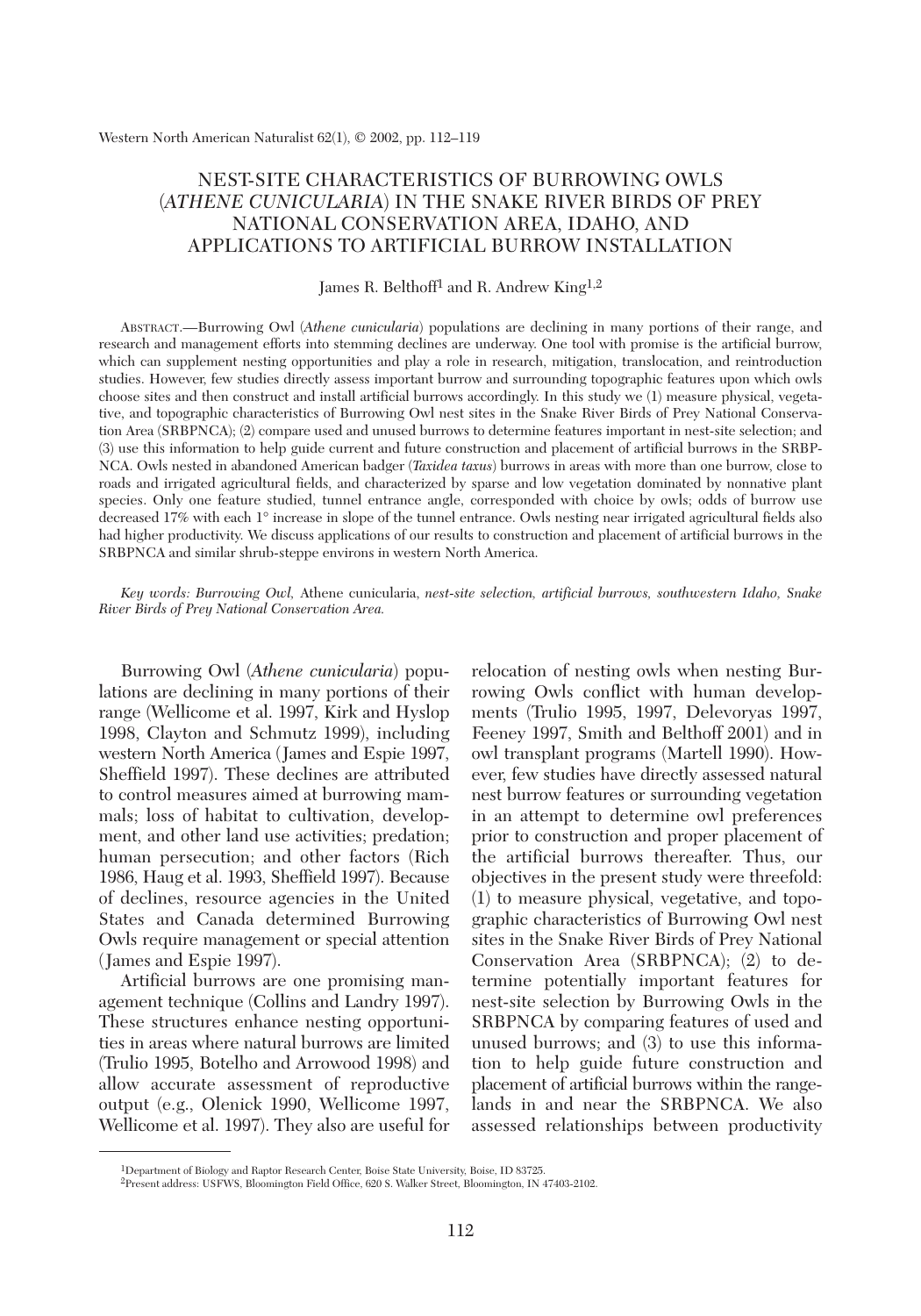(number of fledglings) and attributes of the burrow, surrounding vegetation, and topography to gain insight into features important for successful reproduction.

### **METHODS**

# Study Area

We studied Burrowing Owls nesting in and near the SRBPNCA located in southwestern Idaho (Ada and Elmore counties; May–September 1996 for this analysis). The SRBPNCA (formerly Snake River Birds of Prey Area) is more than 196,000 ha in size and was established to provide conservation, protection, and enhancement of raptor populations and habitats. The Bureau of Land Management (BLM) currently manages the SRBPNCA. Despite diverse land uses (ranching, row crop and hay production, recreation, military training, residential, and power generation), the area contains an exceptionally high diversity of raptors. Fifteen species, including Burrowing Owls, nest in the Snake River Canyon or in surrounding uplands, while another 10 species use the area during migration or in winter (U.S. Department of the Interior 1996). Burrowing Owls in the SRBPNCA are annual migrants (personal observation); they generally arrive in early March and leave by October (often earlier) of each year, although a few owls of unknown origin winter in the area as well.

The SRBNCA is characterized by a mosaic of big sagebrush (*Artemisia tridentata*) and other shrublands, and disturbed grasslands dominated by cheatgrass (*Bromus tectorum*), tumble mustard (*Sisymbrium altissimum*), and other nonnative plant species. Surrounding areas contain irrigated agricultural fields (primarily alfalfa, mint, and sugar beets); sparsely scattered residential homes; dirt, gravel, and paved roads; rangelands (grazed primarily by cattle and sheep); and several dairy farms. The topography of the area is flat to slightly rolling with a few isolated buttes and rock outcroppings. A relatively high density of burrows excavated (mainly) by American badgers (*Taxidea taxus*) exists in the area in which Burrowing Owls nested, cached prey, or sought shelter throughout the breeding season.

# Capturing and Monitoring Burrowing Owls

Owls were captured at each nest using Havahart® traps, noose rods and carpets, and one-way door traps as described in Belthoff et al. (1995) and King (1996). Most trapping occurred between 1600 and 0200 hours MST, and we attempted to capture both adults and each of their young. After capture, we fitted each owl with a U.S. Geological Survey aluminum leg band and 3 plastic, colored leg bands for future identification.

During a minimum of 2–3 follow-up visits per week, we recorded number of young owls of fledging age  $(\sim 30 \text{ days})$  observed at entrances to nest burrows, from which we calculated number of young produced. Because of the subterranean nature of nests, some young may go undetected in natural burrows despite intensive observation; thus, we considered maximum number of young observed at the entrance to a burrow as the minimum number of young that nesting pairs produced. Because juveniles have been observed moving on foot to other nest burrows (e.g., Henny and Blus 1981, Johnson 1997), there is a chance that an estimate of reproductive output for a pair misrepresents its genetic contribution. However, we never observed color-banded owls in a nest of another pair in this study, even when we banded them as early as 12 days after hatching.

## Nesting Habitat Quantification

To determine features upon which owls selected nest sites, we recorded physical attributes and surrounding vegetation for nest burrows and the nearest, seemingly suitable (unobstructed entrances and tunnels, suitably sized openings), unused burrow within 200 m. This distance is within the range adult owls fly when flushed from their nests (personal observation), and our observations suggest that owls are keenly aware of burrow locations within their immediate home range (i.e., within this distance). Thus, owls likely could have selected these comparison burrows as nests but apparently rejected them; therefore, differences between nest and comparison burrows may give clues to features important for nest site selection. A comparison burrow within 200 m of one nest was unavailable, thus accounting for the lower sample size for unused burrows in results.

BURROW CHARACTERISTICS.—We measured tunnel entrance height and width, mound height near the burrow entrance (mounds form by excavated dirt and/or accumulation of nesting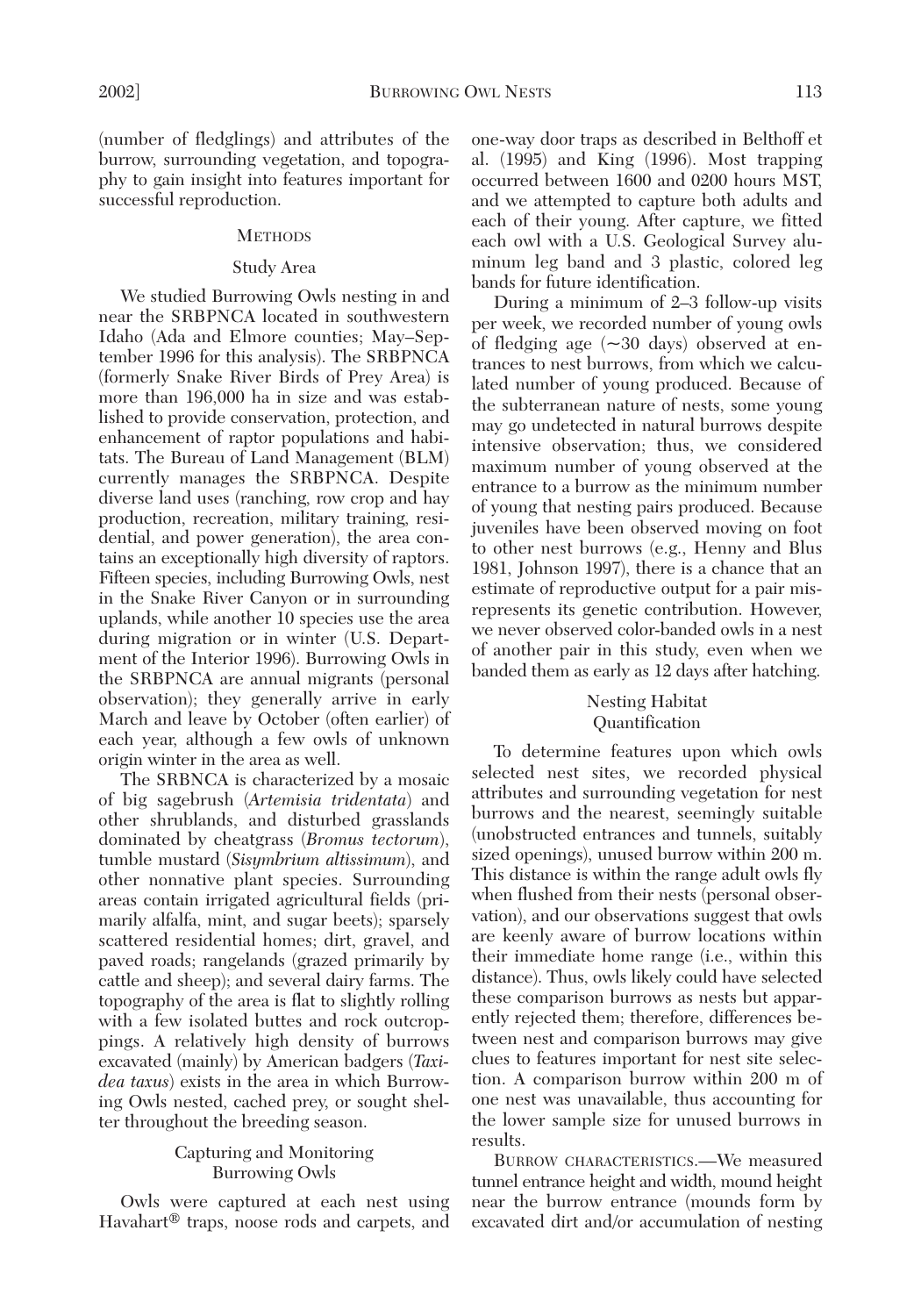debris; measured from level ground to highest point of mound), angle of burrow entrance (deviation from horizontal; the larger the angle, the steeper the entrance tunnel, Fig. 1), number of apparently suitable burrows within 10 m, and compass orientation of en- trance of each burrow (nest and comparison burrows). We reasoned that each feature (or combinations of them) could influence site choice as follows. Entrance height and width could affect access to burrows by either owls or potential nest predators. Entrance angle may alter the ease with which owls can move in or out of nests to feed young or seek cover from predators. Compass orientation of en- trance, height of mound, and entrance angle also could affect exposure to climatic elements. Finally, number of suitable burrows within 10 m affects access to satellite burrows in which owls cache prey, roost, or seek cover during both the breeding and post-fledging dispersal periods (King and Belthoff 2001). Importantly, these variables, if desired, can be manipulated when placing artificial burrows for management purposes.

SURROUNDING VEGETATION.—We also measured surrounding vegetation and topographic features of nests and comparison burrows. To determine if cover type is important for site selection, we estimated relative proportion of the following cover types within a circle (100 m diameter) centered on the nests or comparison burrows: (1) cheatgrass, (2) rabbitbrush (*Chrysothamnus* sp.), (3) irrigated agriculture, (4) tumble mustard, (5) rock, (6) annual wheatgrass (*Eremopyrum triticeum*), (7) sagebrush, (8) bare ground, (9) clasping pepperweed (*Lipidium perfoliatum*), and (10) all others.

We measured vegetation within 2 m of the burrow entrance to determine vegetation height near burrows. Burrowing Owls often nest in areas with sparse or low vegetation (Mac-Cracken et al. 1985, Rich 1986, Green and Anthony 1989). We measured distance to nearest road and irrigated agriculture to determine if owls avoided roads because of potential vehicular disturbance (Plumpton and Lutz 1993) or nested nearer irrigated agriculture because of abundant prey, for example (Rich 1986, Leptich 1994). Finally, because owls frequently use perches near nests (personal observation), and taller perches may afford increased visibility and early detection of predators (e.g., Green and Anthony 1989), we recorded dis-





tances to and height of the nearest perch for nest and comparison burrows.

#### Data Analyses

We divided analyses into tests of (1) burrow characteristics, which provide information useful for artificial burrow construction, and (2) vegetation/topographic measurements, which will help guide future placement of artificial burrows. We used multivariate analysis of variance (MANOVA) to examine differences between types of burrow and to determine if cover classes differed between used and comparison burrows; when significant effects existed, we examined results of univariate (ANOVA) analyses to determine variables contributing to differences. Percentage data from cover type measurments were arcsine transformed prior to analysis (Zar 1999), and this MANOVA included only the first 9 categories of cover, because the 10th was not independent of the first 9 (i.e., knowing the percentages of the first 9 categories would determine the 10th). We also modeled burrow use with logistic regression, which calculated odds of use of a site in relation to burrow or vegetation/topographic parameters entered into the model. Finally, we explored whether burrow or vegetation/topographic characteristics were related to productivity (maximum number of fledging-age young at burrow entrance) using Spearman's rank correlation analyses. Data derived from circular distributions (burrow entrance orientation) were analyzed separately using circular statistics following Zar (1999). We used SAS® (Version 6.12, SAS Institute, Inc., Cary, NC) for all statistical analyses except circular statistics, which were performed using Oriana (Version 1.0, Kovach Computing, Anglesey, Wales). We present means as  $\bar{x} \pm s_{\bar{x}}$  and considered results significant when *P* < 0.05. Finally, a range fire burned areas surrounding 2 nest sites before we measured some variables, which explains sample size differences for some variables.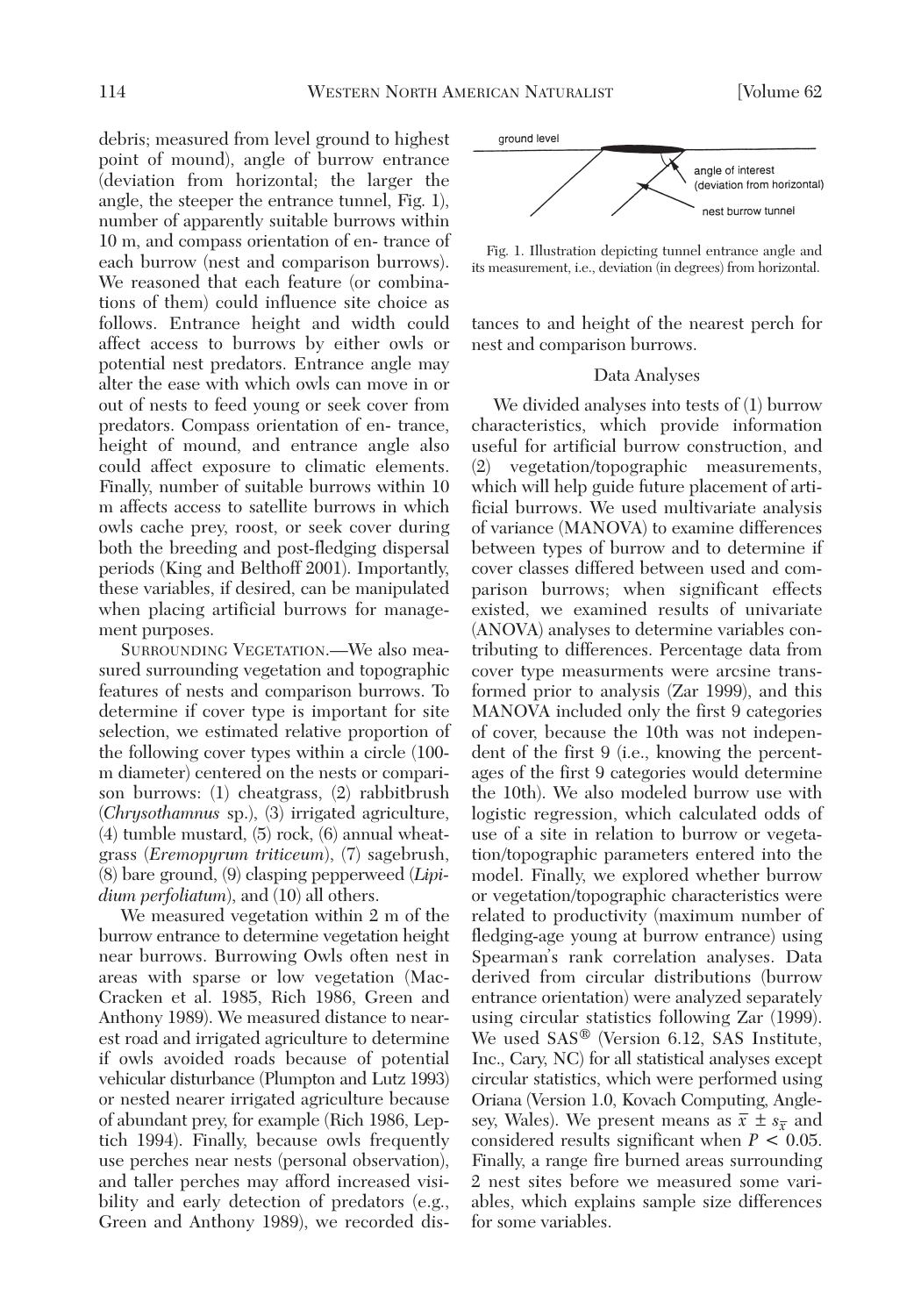## **RESULTS**

#### Productivity of Nesting Pairs

Of 32 Burrowing Owl nests studied, all but 2 produced fledglings (93.8% successful). Successful nests produced  $5.1 \pm 0.3$  young (range: 2–10). We were unable to determine cause for nest failures.

# Nest-Site Habitat

Burrow and habitat features were measured at 32 nests and 31 comparison burrows. Distances between nest and comparison burrows averaged 15.8 ± 3.3 m (range: 2–64 m, *n*  $= 31$ .

BURROW CHARACTERISTICS.—There was a significant difference between nest and comparison burrows when considering burrow characteristics (MANOVA: Wilks'  $\lambda = 0.808$ ,  $F_{5,57} = 2.70, P = 0.029$ . Examination of univariate results (Table 1) indicates that only tunnel angle differed significantly; comparison burrows had tunnels with greater slopes than nest burrows. We also rejected the null hypothesis that all explanatory variables in the logistic regression of burrow features had coefficients equal to zero ( $\chi^2 = 13.83$ , df = 5, P = 0.017), and tunnel angle was the only significant explanatory variable in this analysis. For each 1° increase in slope of tunnel angle, there was a 17% reduction in odds of use by nesting Burrowing Owls (Table 2). None of the burrow characteristics was correlated with productivity (Table 1). Directions of burrow openings were not significantly oriented for either nest  $(74.7 \pm 47.0^{\circ}, r = 0.15,$  Rayleigh's test of uniformity,  $P = 0.48$ ) or comparison burrows  $(5.2)$  $\pm$  50.4°,  $r = 0.08$ , Rayleigh's test,  $P = 0.81$ ). Burrow opening direction did not differ between used and comparison burrows (Watson-Williams test:  $F_{1,61} = 3.37, P = 0.07$ .

VEGETATION AND TOPOGRAPHIC CHARACTER-ISTICS.—Vegetation height and topographic measurements (distance to nearest perch, perch height, distance to irrigated agriculture and roads) did not differ significantly between nest and comparison sites (MANOVA: Wilks'  $\lambda = 0.991, F_{5,53} = 0.10, P = 0.992$ ; Table 1). We also could not reject the null hypothesis that all explanatory variables had coefficients

TABLE 1. Characteristics  $(\bar{x} \pm s_{\bar{x}})$  of Burrowing Owl nest burrows and nearest, apparently suitable unoccupied (Comparison) burrows in the Snake River Birds of Prey National Conservation Area, Idaho, and results of univariate (ANOVA) comparisons. See text for results of MANOVAs. Also indicated is the correlation between attributes and productivity at nest burrows.

|                                        | Nest burrows     | Comparison burrows |      |                  | $r_s^{\mathrm{~b}}$ |  |
|----------------------------------------|------------------|--------------------|------|------------------|---------------------|--|
| Attribute                              | (Range)          | (Range)            | Fa   | $\boldsymbol{P}$ | (P)                 |  |
| Burrow characteristics                 |                  |                    |      |                  |                     |  |
| Entrance angle (degrees)               | $27.4 \pm 1.1$   | $32.3 \pm 1.1$     | 9.80 | 0.003            | $-0.146$            |  |
|                                        | $(20 - 41)$      | $(12 - 50)$        |      |                  | 0.424               |  |
| Entrance height (cm)                   | $14.8 \pm 0.7$   | $14.2 \pm 0.7$     | 0.39 | 0.535            | $-0.253$            |  |
|                                        | $(8-24)$         | $(9 - 25)$         |      |                  | 0.162               |  |
| Entrance width (cm)                    | $20.2 \pm 0.5$   | $19.7 \pm 0.6$     | 0.32 | 0.573            | $-0.276$            |  |
|                                        | $(12 - 28)$      | $(13 - 28)$        |      |                  | 0.126               |  |
| Height of mound (cm)                   | $8.4 \pm 0.9$    | $8.0 \pm 0.9$      | 0.10 | 0.749            | $-0.071$            |  |
|                                        | $(0 - 20)$       | $(0 - 22)$         |      |                  | 0.699               |  |
| Number of burrows within 10 m          | $2.1 \pm 0.4$    | $2.3 \pm 0.4$      | 0.09 | 0.763            | 0.097               |  |
|                                        | $(0-11)$         | $(0 - 7)$          |      |                  | 0.604               |  |
| Vegetation/Topographic characteristics |                  |                    |      |                  |                     |  |
| Vegetation height 2 m from burrow (cm) | $38.9 \pm 3.1$   | $39.6 \pm 3.1$     | 0.02 | 0.888            | 0.034               |  |
|                                        | $(16 - 70)$      | $(16 - 70)$        |      |                  | 0.859               |  |
| Distance to perch $(m)$                | $26.1 \pm 4.4$   | $24.2 \pm 4.4$     | 0.10 | 0.757            | 0.284               |  |
|                                        | $(0.5 - 115)$    | $(1.5 - 67)$       |      |                  | 0.114               |  |
| Height of perch $(m)$                  | $99.5 \pm 7.7$   | $92.5 \pm 7.9$     | 0.40 | 0.530            | 0.223               |  |
|                                        | $(0.5 - 145)$    | $(10 - 70)$        |      |                  | 0.220               |  |
| Distance to irrigated agriculture (m)  | $165.0 \pm 29.8$ | $169.5 \pm 30.3$   | 0.01 | 0.916            | $-0.387$            |  |
|                                        | $(36.5 - 580)$   | $(25 - 601)$       |      |                  | 0.028               |  |
| Distance to road $(m)$                 | $95.9 \pm 26.2$  | $94.9 \pm 26.6$    | 0.01 | 0.978            | 0.161               |  |
|                                        | $(8.4 - 600)$    | $(5 - 603)$        |      |                  | 0.378               |  |
|                                        |                  |                    |      |                  |                     |  |

a1,61 dfs for ANOVAs related to burrow characteristics; 1,57 dfs for ANOVAS related to vegetation/topographic characteristics.

 $b$ Spearman rank correlation coefficient;  $n = 32$  except number of burrows where  $n = 31$  because no comparison burrow within 200 m of nest, and vegetation height where  $n = 30$  because range fire precluded measurement (see text).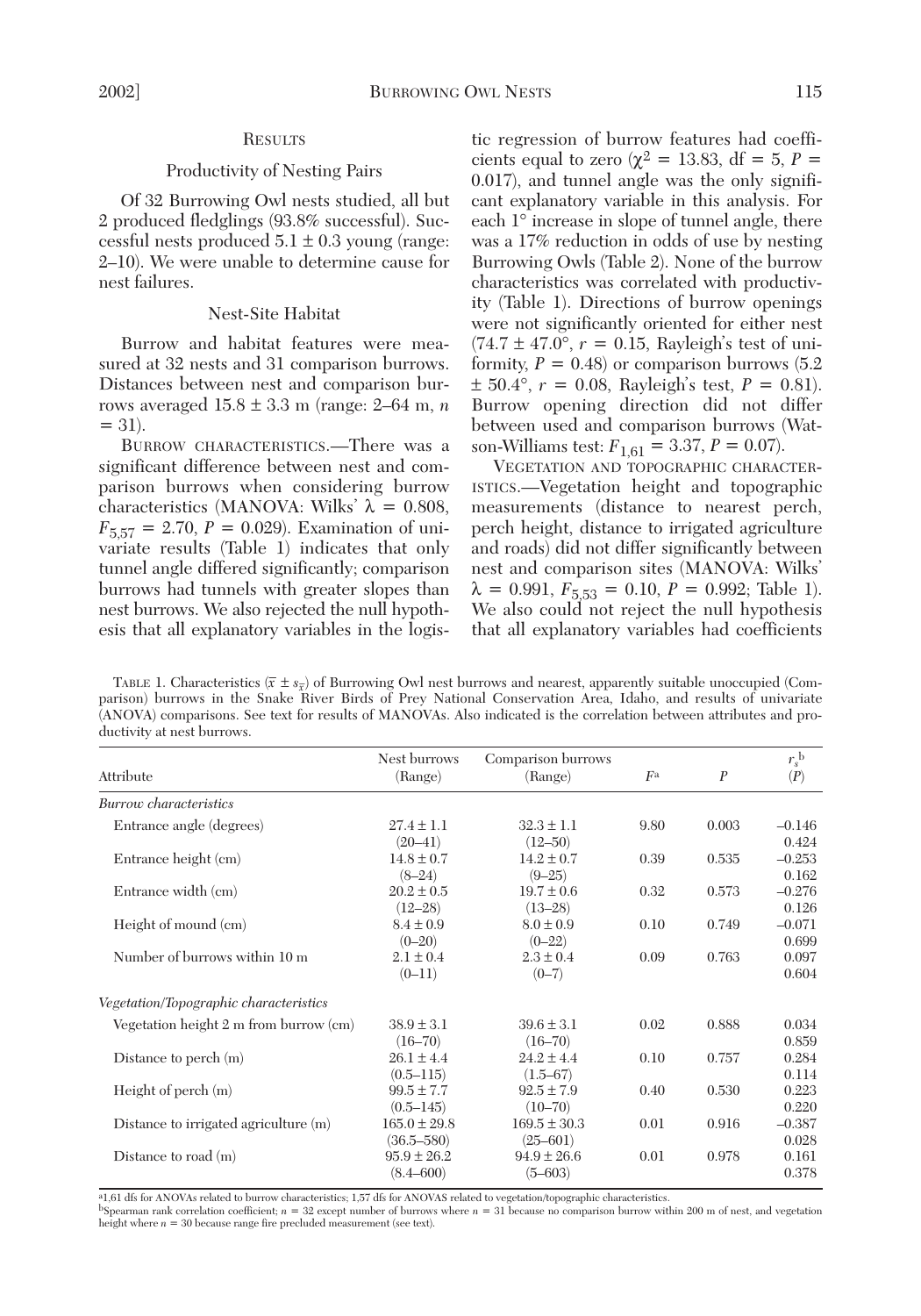TABLE 2. Results of logistic regression analyses of (A) burrow characteristics (*n* = 32 and 31 for nests and comparison burrows, respectively) and (B) surrounding vegetation/topographic (*n* = 30 and 29) features of Burrowing Owl nest and comparison burrows in the Snake River Birds of Prey National Conservation Area, Idaho. See Table 1 for variable names and units of measurement.

| Variable                                   | df | Parameter<br>estimate | $s_{\overline{x}}$ | Wald $\chi^2$ | $\boldsymbol{P}$ | Odds<br>ratio |
|--------------------------------------------|----|-----------------------|--------------------|---------------|------------------|---------------|
| (A) Burrow characteristics                 |    |                       |                    |               |                  |               |
| Intercept                                  | T  | 2.313                 | 1.981              | 1.36          | 0.243            |               |
| Angle                                      |    | $-0.179$              | 0.058              | 9.41          | 0.002            | 0.836         |
| Height                                     |    | 0.116                 | 0.095              | 1.49          | 0.222            | 1.123         |
| Width                                      |    | 0.071                 | 0.108              | 0.43          | 0.513            | 1.073         |
| Mound height                               | T  | 0.021                 | 0.060              | 0.12          | 0.731            | 1.021         |
| No. of burrows                             |    | $-0.092$              | 0.130              | 0.49          | 0.480            | 0.912         |
| (B) Vegetation/Topographic characteristics |    |                       |                    |               |                  |               |
| Intercept                                  |    | $-0.199$              | 0.965              | 0.04          | 0.836            |               |
| Vegetation height 2 m                      |    | $-0.005$              | 0.020              | 0.05          | 0.815            | 0.995         |
| Distance to perch                          |    | $-0.002$              | 0.014              | 0.01          | 0.896            | 0.998         |
| Height of perch                            |    | 0.005                 | 0.008              | 0.43          | 0.511            | 1.005         |
| Distance to perch                          |    | $-0.001$              | 0.002              | 0.07          | 0.791            | 1.000         |
| Distance to road                           |    | 0.001                 | 0.003              | 0.05          | 0.823            | 1.000         |

equal to zero in the logistic regression analysis that examined predictors of nest and comparison burrows ( $\chi^2 = 0.55$ , df = 5, P = 0.990; Table 2). However, despite similarities between nest and comparison burrows, productivity was significantly related to distance from agriculture (Table 1); owls nesting closer to irrigated fields had greater productivity. Among the other vegetation and topographic features we measured, productivity was most closely related to distance to perch (Table 1).

VEGETATION TYPES SURROUNDING BUR-ROWS.—The most common vegetation around Burrowing Owl nests included cheatgrass, tumble mustard, and annual wheatgrass (Fig. 2). No difference in cover classes between nest and comparison burrows existed (MANOVA: Wilks'  $\lambda = 0.899, F_{9,51} = 0.64, P = 0.762$ .

#### **DISCUSSION**

Vegetation and topographic variables differed little between used and comparison burrows in the SRBPNCA. Some of these similarities may have occurred as a result of the sampling protocol, in that comparison burrows generally were in close proximity to nest burrows. Nonetheless, other studies have produced similar results. For example, Schmutz (1997) found no differences among a small suite of microhabitat variables near Burrowing Owl nests and unoccupied sites in Alberta, Canada. Others report differences between

only a few variables (Rich 1986, Green and Anthony 1989, Plumpton and Lutz 1993), although experimental designs differed from our study. Similarities in aboveground features suggest that owls may be keying on belowground characteristics of burrows (e.g., chamber/tunnel configuration and dimensions) during nestsite selection, although we know of no studies that have compared underground features of used and unused burrows. Tunnel angle was the only variable that differed significantly between used and comparison burrows in our study, but this feature and productivity were not significantly related.

# Relationships Between Nest-site Characteristics and Productivity

Previous studies found relationships between nest locations and perch distances or height (Fehler 1998). Additionally, perch height was one of the important variables discriminating occupied and potential nest sites in cheatgrass habitats in Oregon (Green and Anthony 1989). Apparently, taller perches increase visibility and predator detection. We found a weak positive relationship between productivity and distance to perch. However, there was a stronger (negative) relationship between productivity and distance to irrigated agriculture. Associations with irrigated agriculture apparently provide increased access to montane voles (*Microtus montanus*), an important prey item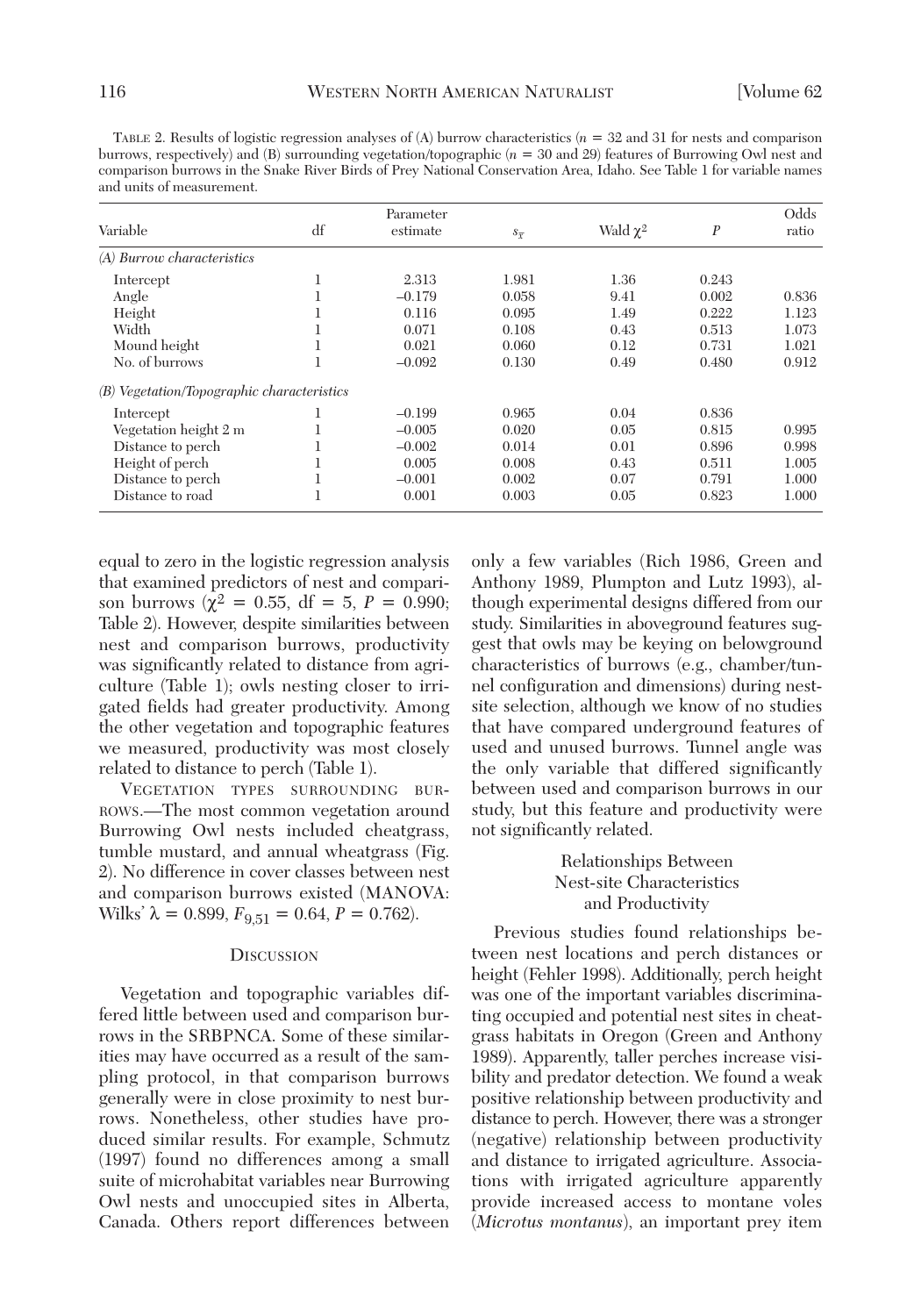

Fig. 2. Mean  $(\pm s_{\overline{x}})$  percentage of 10 cover types within 50-m radius of used (*n* = 31) and comparison burrows (*n* = 30) for Burrowing Owls in the Snake River Birds of Prey National Conservation Area, Idaho (see text for plant scientific names).

(Rich 1986, personal observation). An untested alternative hypothesis is that greater productivity near farmland may result from decreased predation, perhaps as a result of higher densities of nesting owls and the increased vigilance that results (J. Belthoff unpublished; but see Haug et al. 1993 for areas with intensive agriculture).

# Applications to Artificial Burrow Construction and Placement

Artificial burrow systems have been widely used for reintroduction, translocation, relocation, research, and management studies of Burrowing Owls (e.g., Martell 1990, Olenick 1990, Dyer 1991, Trulio 1995, Delevoryas 1997, Wellicome 1997, Botelho and Arrowood 1998). However, few studies systematically determined prior to installation how to correctly configure and place the artificial structures so that they meet the requirements or preferences of nesting Burrowing Owls. Our results suggest placement of nest burrows generally near agriculture and open areas like those

near gravel and paved roads, and in areas with low shrub cover and short vegetation. Artificial burrows placed in disturbed grassland/shrub interspersed with irrigated agricultural areas would attract nesting owls and perhaps result in greater reproduction. However, increased exposure to pesticides (James and Fox 1987, Gervais et al. 2000) may be one drawback of the latter protocol. For example, we suspect pesticide poisoning in at least one recent owl death in the SRBPNCA (J. Belthoff unpublished). Moreover, Haug et al. (1993) note that intensive agriculture results in loss of burrows, loss of foraging habitat, creation of suboptimal nesting habitat, and increased vulnerability to predation. Therefore, care should be taken to place burrows in areas where irrigated agriculture comprises only a small component of the landscape.

Data from the present study suggest that odds of nest burrow use decrease with each 1° increase in tunnel angle. Thus, tunnel angle of the entrance on artificial burrows should be limited to gradual slopes (occupied burrows averaged 27°). Opening sizes of used burrows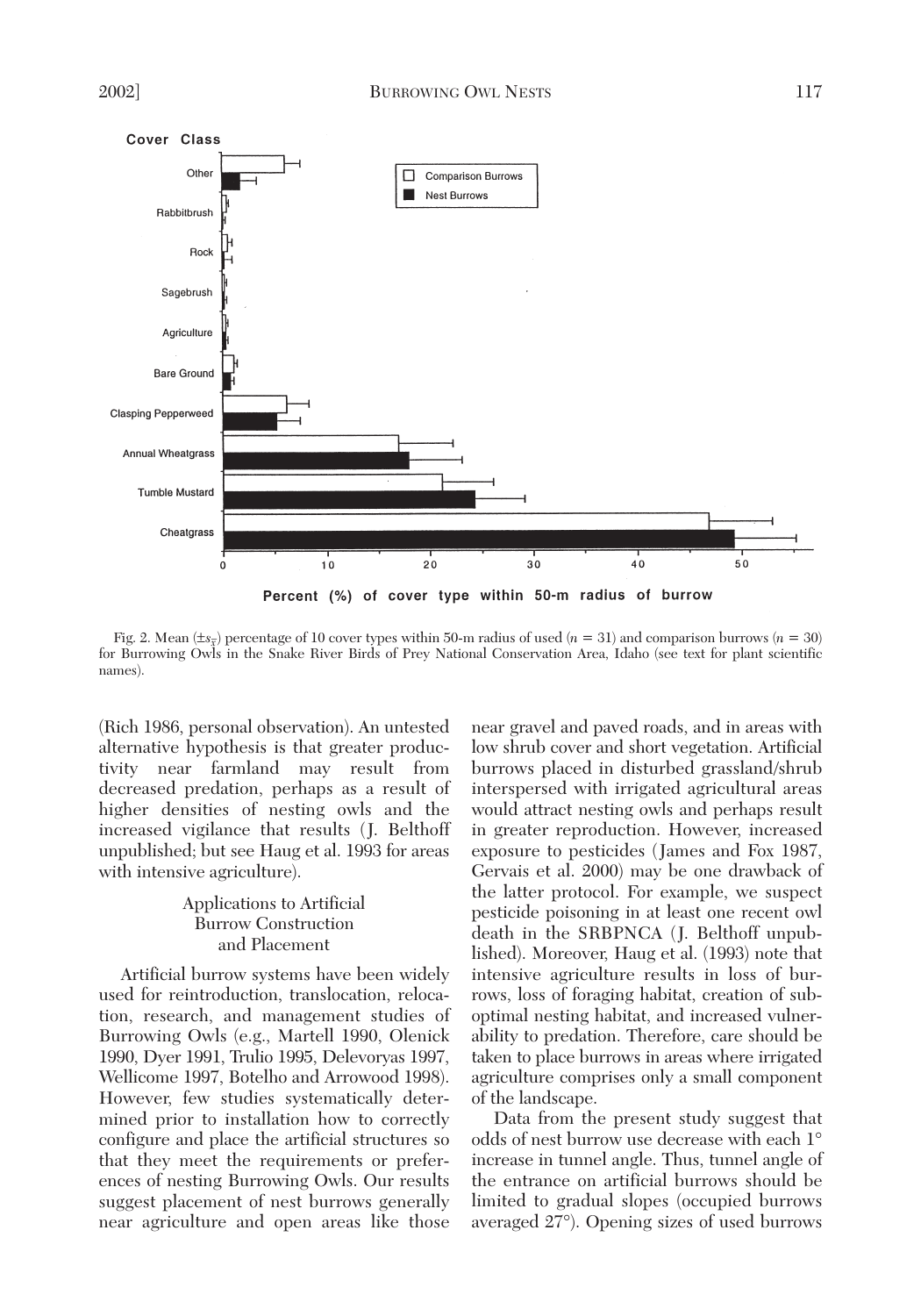were variable enough to suggest that tunnels of various sizes (e.g., heights of 8–24 cm) would be used. Recent studies indicate that tunnels nearer the smaller end of the range (10 cm) are actually preferred by owls when nesting in artificial burrows (Smith 1999). Finally, because owls routinely use refuge (satellite) burrows both during the nesting and dispersal periods (e.g., King and Belthoff, 2001), more than one artificial burrow should be installed in an owl's range.

In conclusion, we measured attributes of Burrowing Owl nests in the SRBPNCA to determine features owls use when selecting nest sites. This information is intended to guide future artificial burrow construction and placement. Areas harboring nesting owls generally had abundant burrows (e.g., an average of 2.2 burrows within 10 m) and were close to roads and irrigated agricultural fields. Vegetation was characteristically sparse and dominated by nonnative plant species, such as cheatgrass, tumble mustard, and annual wheatgrass. We are planning to use and are using artificial burrows (constructed using specifications suggested here) in agricultural and nonagricultural areas, which will test some of the notions we raised here.

#### **ACKNOWLEDGMENTS**

We thank S. Fonley, B. Smith, and L. Townley for assistance with fieldwork. We captured, marked, and banded owls under U.S. Geological Survey Permit #22174 and Idaho Fish and Game Permit SCP 930810 issued to J. Belthoff. Financial and logistical support was provided through grants from the BLM to J. Belthoff, Department of Biology and Raptor Research Center at Boise State University, and the former Raptor Research and Technical Assistance Center (now Snake River Field Station, Forest and Rangeland Ecosystem Science Center, Biological Resources Division, U.S. Geological Survey, Boise, Idaho). J. Clark, J. Doremus, and J. Sullivan facilitated work in and near the SRBPNCA, and M. Fuller, director of the Raptor Research Center, Boise State University, was very helpful in numerous ways. Finally, we thank L. Bond, A. Dufty, J. Munger, B. Smith, and N. Woffinden for discussions about data analyses or helpful comments on the manuscript.

#### LITERATURE CITED

- BELTHOFF, J.R., R.A. KING, J. DOREMUS, AND T. SMITH. 1995. Monitoring post-fledging Burrowing Owls in southwestern Idaho. Technical Bulletin 95-8, U.S. Bureau of Land Management, Idaho State Office.
- BOTELHO, E.S., AND P.C. ARROWOOD. 1998. The effect of burrow site use on the reproductive success of a partially migratory population of western Burrowing Owls (*Speotyto cunicularia hypugaea*). Journal of Raptor Research 32:233–240.
- CLAYTON, K.M., AND J.F. SCHMUTZ. 1999. Is the decline of Burrowing Owls *Speotyto cunicularia* in prairie Canada linked to changes in Great Plains ecosystems? Bird Conservation International 9:163–185.
- COLLINS, C.T., AND R.E. LANDRY. 1977. Artificial nest burrows for Burrowing Owls. North American Bird Bander 2:151–154.
- DELEVORYAS, P. 1997. Relocation of Burrowing Owls during courtship period. Journal of Raptor Research Report 9:138–144.
- DYER, O.N. 1991. Reintroduction of Burrowing Owls (*Athene cunicularia*) to the South Okanagan Valley, British Columbia (1983 to 1988). Pages 231–235 *in* G.L. Holroyd, G. Burns, and H.C. Smith, editors, Proceedings of the Second Endangered Species and Prairie Conservation Workshop, Provincial Museum Alberta Natural History Occasional Paper 15.
- FEENEY, L.R. 1997. Burrowing Owl site tenacity associated with relocation efforts. Journal of Raptor Research Report 9:132–137.
- FEHLER, N.A. 1998. Owls of the Idaho National Engineering and Environmental Laboratory (INEEL). Master's thesis, South Dakota State University, Brookings.
- GERVAIS, J.A., D.K. ROSENBERG, D.M. FRY, L. TRULIO, AND K.K. STURM. 2000. Burrowing Owls and agricultural pesticides: evaluation of residues and risks for three populations in California, USA. Environmental Toxicology and Chemistry 9:337–343.
- GREEN, G.A., AND R.G. ANTHONY. 1989. Nesting success and habitat relationships of Burrowing Owls in the Columbia Basin, Oregon. Condor 91:347–354.
- HAUG, E.A., B.A. MILLSAP, AND M.S. MARTELL. 1993. Burrowing Owl (*Speotyto cunicularia*). *In:* A. Poole and F. Gill, editors, The birds of North America, No. 61. Academy of Natural Sciences, Philadelphia, and American Ornithologists' Union, Washington, DC.
- HENNY, C. J., AND L. J. BLUS. 1981. Artificial burrows provide new insight into Burrowing Owl nesting biology. Journal of Raptor Research 15:82–85.
- JAMES, P.C., AND R.H.M. ESPIE. 1997. Current status of the Burrowing Owl in North America: an agency survey. Journal of Raptor Research Report 9:3–5.
- JAMES, P.C., AND G.A. FOX. 1987. Effects of some insecticides on productivity of Burrowing Owls. Blue Jay 45:65–71.
- JOHNSON, B.S. 1997. Reproductive success, relatedness, and mating patterns of colonial Burrowing Owls. Journal of Raptor Research Report 9:64–67.
- KING, R.A. 1996. Post-fledging dispersal and behavioral ecology of Burrowing Owls in southwestern Idaho. Master's thesis, Boise State University, Boise, ID.
- KING, R.A., AND J.R BELTHOFF. 2001. Post-fledging dispersal of Burrowing Owls in southwestern Idaho: char-